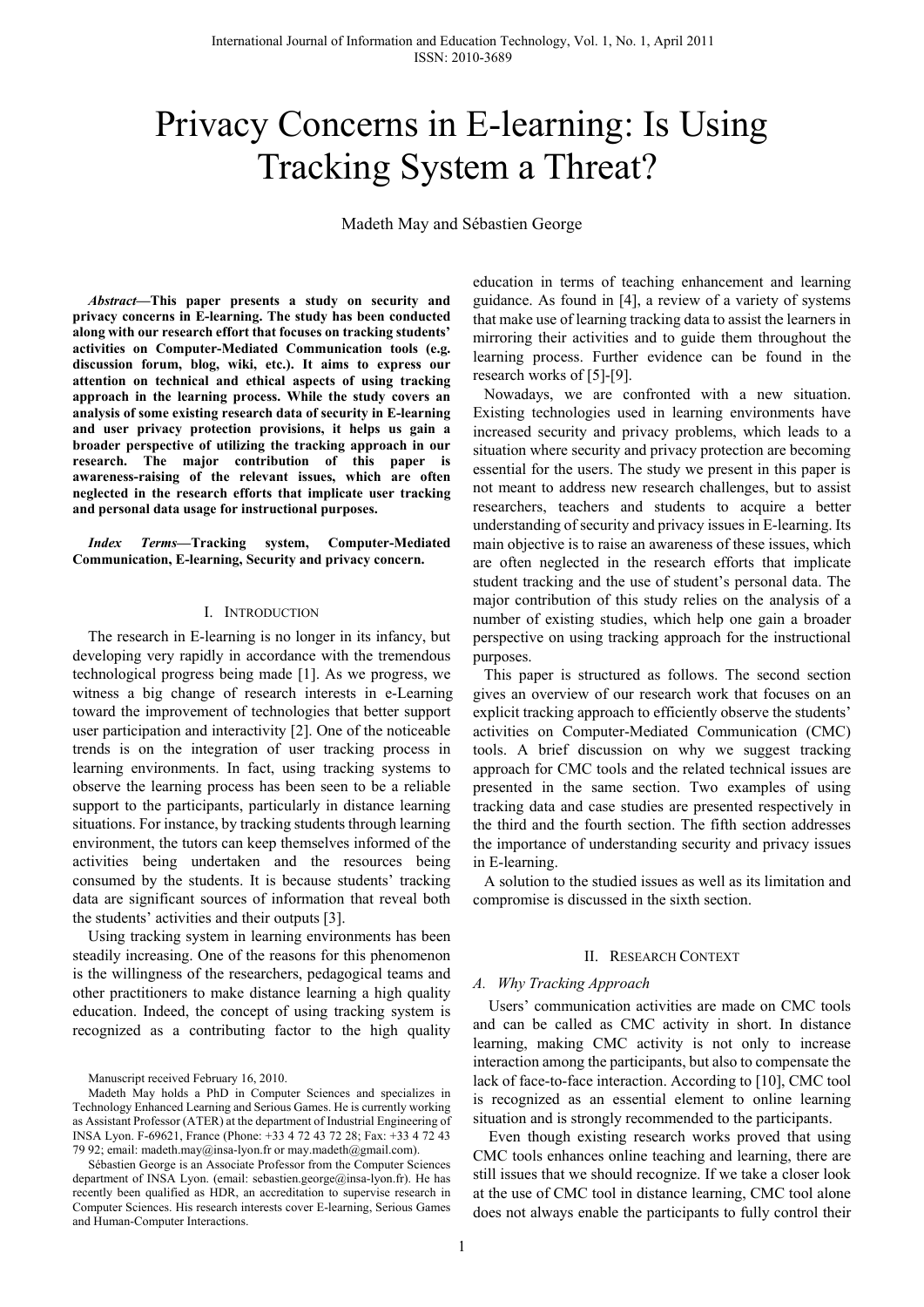activities in the way they do in a traditional face-to-face learning situation. As a matter of fact, the interactions between the participants are not person to person, but computer-mediated and online, which makes it difficult, for example, for the teachers to supervise the students' activities. As for the students, they could easily encounter difficulties in self-monitoring if CMC tool was the only support they had for conducting their learning activities. This is due to the fact that CMC tools, from a technological standpoint, were not originally built to assist the teachers in monitoring the students. Besides, CMC tools do not provide technical assistance to the students to gain an insight of their activities and those of others. Another issue found in online learning is that the students often receive supports that strongly rely upon their teacher's commitment and are usually constrained by other factors related to distance and time. Meanwhile, with the current support of CMC tools that are often limited to communication means, the participants are compelled to neglect some fundamental facets of online learning, such as self-monitoring and self-evaluation.

Having studied these issues, we addressed the importance of tracking CMC in learning situations for the benefits of tracking data to online tutoring and learning enhancements. An explicit tracking approach has been proposed for the implementation of tracking systems for a great variety of CMC tools. It focuses on a tracking mechanism capable of observing different types of user action and interaction on CMC tools. Later, we continue our research by focusing on exploiting the collected data to support the participants in terms of gaining awareness and making assessment of their learning activities, outcomes, effectiveness, etc.

# *B. Technical Issues in Tracking CMC Activity*

In order to efficiently track users' communication activities on CMC tools, the tracking system must closely follow the activities taking place. However, in the existing tracking methods, most systems were designed to observe the users activity only on the server side (e.g. where the communication platform is hosted). The user interaction on the client side (e.g. user Web browser) is often ignored. In this method, the granularity of the tracking data should be rather large and may not be accurate enough to reflect the complete activities of users on CMC tool. While tracking data collected from the client side are either left behind or incomplete, they represent the behavioral aspect and/or the process of user interaction during an activity. On top of that, the collected tracking data are used to reflect the actual users' activities. Hence, they should contain significant information that describes both the process and the product of the activity.



An attempt has been made to investigate the problems, "how to design a tracking systems capable of efficiently tracking users' activities on both client and server side?", and "how to make tracking data useful to CMC-tool users?"

# *C. Tracking Approach for CMC Tools*

Users' activities on a CMC tool consist of a large part of Human and Computer Interactions, which are technically the "observable objects" traceable by the tracking system. Therefore, the proposed approach focuses on the observation of users' activities at different levels of interaction, as shown in fig. 1.

(1) The Human–Computer Interaction (HCI) refers to the user's actions while using the CMC-tool interface, which occur only on the client side. If we look at an example of an activity "writing a new message" on a discussion forum, the user interactions can be: "edit" message title or message content, "move" vertical scrollbars upward or downward, "drag and drop" smilies into the message, etc. The main reason of tracking on the client side is that HCI tracking data are beneficial in identification of user's behavior while using a CMC tool to perform a communication activity. They are also compulsory in the process of rebuilding successive user's actions and events of the past activity (e.g. what did a user do to write a new message).

(2) The Human–Human Interaction Mediated by Computer (HHIMC) refers to the content of the interaction among users. With the same example of "writing a new message" on a discussion forum; all the written text as well as the attachments will be submitted to the server so that the message can be read by other users. The collected tracking data of HHIMC will be exploited along with those of HCI to make the data more descriptive and to enable an awareness of both the process of an interaction (e.g. how a user writes a new message) and its product (e.g. what the message is about).

(3) The Computer–Computer Interaction (CCI): keeping track of meaningful events means to track both the computer input and output processes while a communication takes place. The tracking data of CCI are very useful for the designers and developers who seek to improve the CMC tools; and for the researchers who are involved in development experiences. For instance, developers commonly use the CCI tracking data to debug problems related CMC tools and to strengthen the security of the communication.

(4) The Non–Computer Mediated Human Action (HA): this covers all users other actions outside the computer environment (e.g. a user makes a phone call during the learning session). In some circumstances, particularly in remote situations, it is not sufficient to track only the computer-mediated activities of the users. As yet, video and audio recorders are more practical in observing what cannot be observed by the computer-mediated tracking system. It should be noted that we are not using the audiovisual data in the current research stage.

 (5) The Computer Action without Human Action (CA): there are many computer actions that occur automatically without the action of the user. Examples include a popup message indicating that a user session in a chat room will expire in 5 minutes. The tracking data of computer action usually describe what else happens besides the HCI. That is

Fig. 1. Different types of actions and interactions of a CMC activity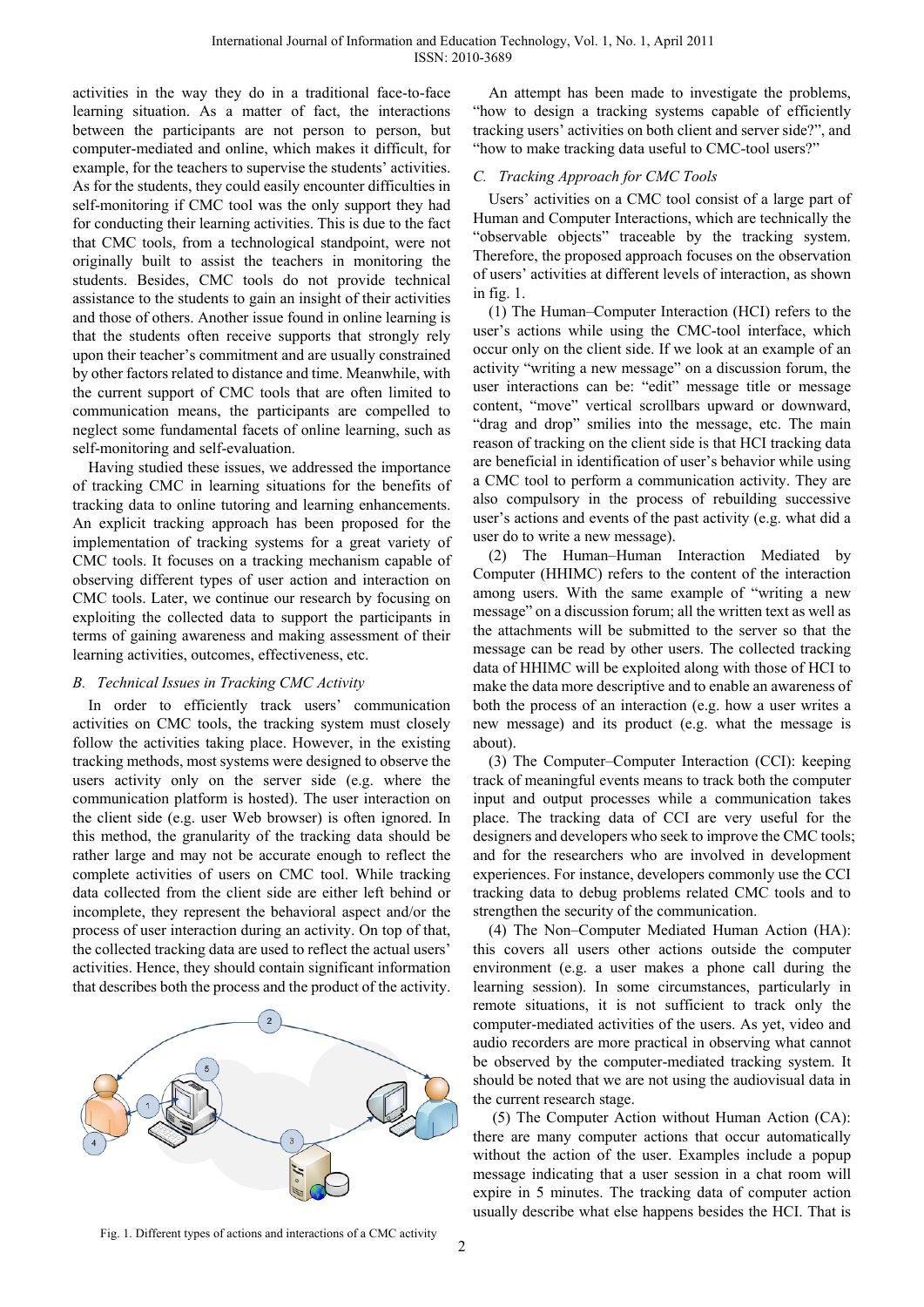why such data are often used as supplementary information to complete the tracking data of actions and interactions presented earlier.

## III. USE OF TRACKING DATA: AN EXAMPLE

# *A. Exploiting Collected Tracking Data: an Overview*

The proposition of exploiting tracking data could be explained as follows. While standard CMC tools fail to provide effective support to the tutors in performing learner monitoring, acquiring awareness of the learning process or making an evaluation on learner activities can be a challenging task for the tutors. In addition, the consequences of insufficient learner monitoring have many negative effects on online learning. Examples highlighted by [11]-[13] include high learner drop-out rates, learners' feeling of isolation, and difficulties with finding help from tutors and peers, etc. To overcome such barriers, regular learner monitoring is strongly suggested for the reasons cited by [14], [15] that it can reduce both online learning problems and the tutors' difficulties in the tasks of online tutoring. Because of that, we value the idea of exploiting the tracking data in order to produce "data indicators" that allow the tutors to better supervise and evaluate their learners. As for the learners, making use of their tracking data is to offer them an insight on their interactions with others throughout the learning process. For instance, thanks to their tracking data, the learners could acquire an overview of their personal learning progress, their participation rate in social interactions, or other statistical data from their communication activities, thus allowing them to make assessment of several aspects of both individual and group activities (e.g. social, cognitive, behavioral aspects). The idea can be illustrated in fig. 2.

To be more precise, our needs and interests regarding CMC tracking and data exploitation are directly related to the attainment of three main types of assistance of data indicators: (i) awareness, (ii) appreciation/assessment, and (iii) evaluation of learning activities, outcomes, effectiveness, etc. For the sake of comprehension, data indicators refer to a piece of information, generally presented in a graphical form and may feature the process of the considered "cognitive system" learning activity, the characteristics or the quality of the interaction being performed on a technology-based learning environment [16].

In this paper, we only discuss awareness data indicators. They enable the tutors to monitor the ongoing activities undertaken by the learners. [8] and [17] pointed out that awareness data indicators are needed in order to assist the tutors in taking actions while observing their students, diagnosing a problem, so that they can take immediate actions to overcome that problem; or to provide more appropriate synchronous interventions related to particular situations. "Awareness" is crucial to the online learning process and is not limited to the monitoring activities of the tutors, as raised by [18]. From a learner standpoint, awareness also contributes to the improvement of learner collaboration on CMC tools. General findings of [19] claimed that awareness is the key to successful collaboration and provides a potential to increase learner performance and satisfaction.



Fig. 2. Making use of tracking data to support users on CMC tools

Regarding awareness data indicators, they are dedicated to support learners' meta-cognition and diagnosis during the collaborative learning. They enable learners to (self) evaluate in an operational way, both the learning processes/outcomes and the quality of CMC activities [20]. Furthermore, awareness data indicators are recognized to be beneficial to the self-regulation process of the participants while interacting with computer-mediated learning environments [21]. As raised by [16], they usually feature substantial information relevant to complex cognitive and social phenomena that occur during the participants' CMC activities, thus allowing them to regulate their behavior.

Obtaining data indicators is a complex process. It involves many phases among which the transformation of tracking data into graphical forms, allowing users not only to easily visualize the data but also to interpret them. In the section that follows, we give two examples of data indicators that are computed from the collected tracking data.

# *B. Examples of Data Indicators*

Our research work covers a variety of CMC tools such as discussion forum, chat, blog, wiki, and other tools from the same family, either synchronous or asynchronous. The data indictors given as examples below are computed from the tracking data of a discussion forum, which has been used in our case studies and experiments (mentioned further in section four).

Data indicator illustrated in fig. 3 summarizes the



Fig. 3. Data indicator of an individual student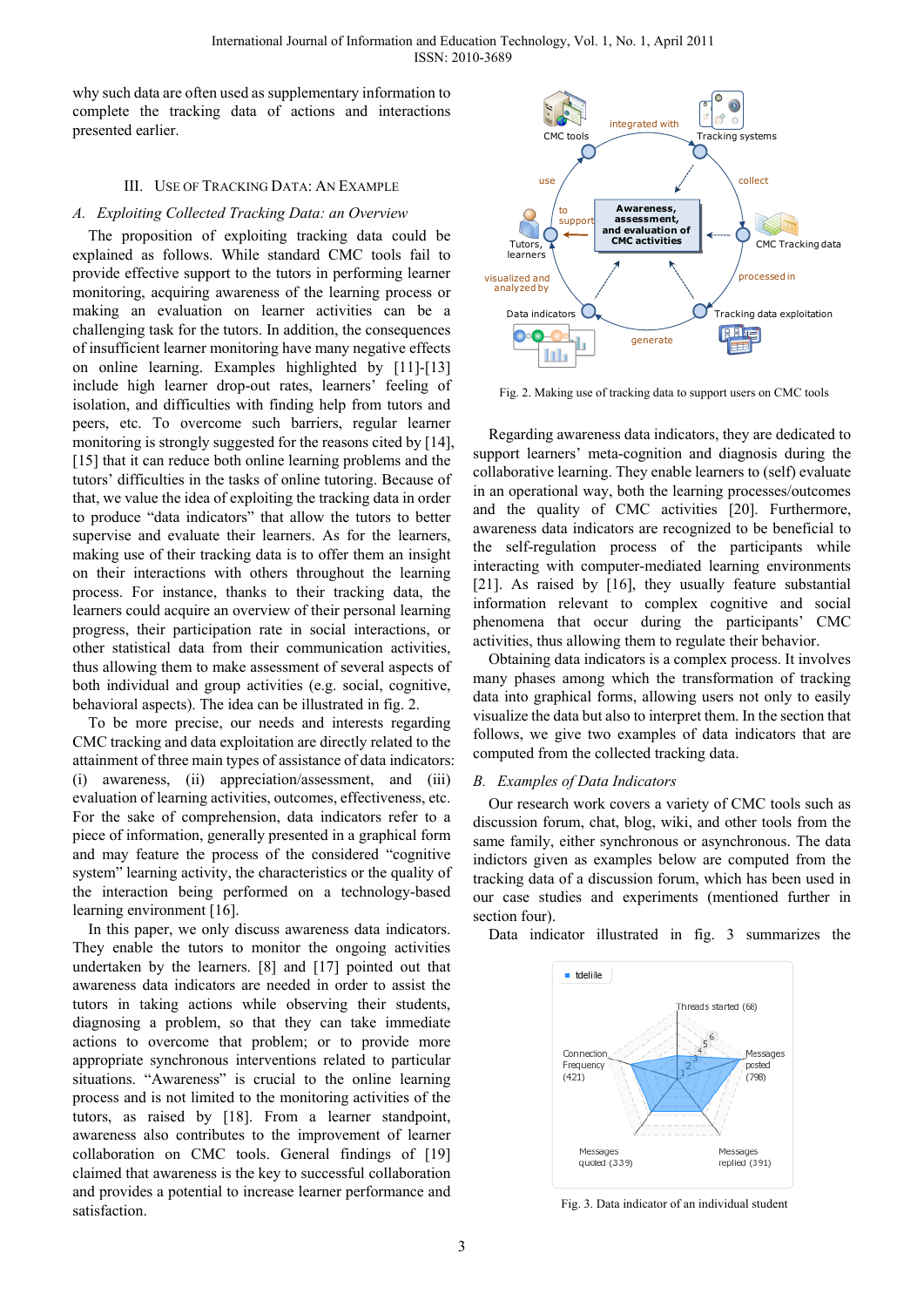following activities of a student Tdelille: connection frequency, threads started, messages posted, message replied, and message quoted. Such indicator reflects the students' activities being performed for mutual benefit. It is commonly used to describe the activities of each individual student but in the context of pooling the resources in the discussion group.

Fig. 4 features different activities of a group of four students. Each radar graph displays quantitative data of (a) the discussion threads that the student started, (b) the messages quoted, posted and replied by the student, (c) the files that the student uploaded and downloaded, and (d) the student's participation level. In practice, such visualization serves multiple purposes, among which the analysis of various aspects of students' interactions on the forum. First, fig. 4 supports the comparison of the participation level between two students and their contribution to the group discussion. More precisely, the student participation level can be determined by different percentages of (i) forum browsing, enhancement. Whilst they provide means to both tutors and students to visualize and interpret significant information related to their activities, they also support specific analysis in student monitoring or evaluation. For instance, fig. 4 can be used to analyze the cooperative aspect of group activities. The analysis can be done based on a group of users' perspective where we are interested in how users cooperate with one another. To do so, we attempt to identify each user profile in relation to the rest of the group. According to fig. 4 the fourth user (Tdelille) is a lot more active than other users in "almost" every aspect. Moreover, judging from the total number of postings, it appears that Tdelille is also the most significant contributor. In this way, Tdelille, in relation to the group, has a profile as the leader and who initiates most of the discussions (see indicators Thread started and New messages) as well as animates them (see indicators Quoted messages and Replied messages). As yet, the important aspect of the cooperation



Fig. 4. Data indicator of a group of students

which indicate the activeness of a student on the forum, (ii) message posting and (iii) message reading activities. The contribution of a student, on the other hand, can be identified by a set of information, including new postings and documents realized by the student and shared with others on the forum (i.e. New messages and Files uploaded). Second, fig. 4 also leads to an identification of the level of social interaction of each student. For instance, the number of threads a student started could reflect the interest of the student in making discussions. Meanwhile, the number of messages a student quoted and replies could reveal how active the student was in interacting among other students. Further discussion and examples of tracking data visualization can be found in our recent published work [22].

To sum up, data indicators computed from tracking data serve as a contributing factor to online teaching and learning level can be then determined by the divergence between user profiles – e.g. the larger difference between users' activities in terms participation and contribution means the lower cooperation level among the group. Having that said, the analysis of the cooperation level can still be done in different manners according to how a user interprets each data indicator. As a matter of fact, the interpretation of each data indicator is still reliant on each user's personal point of view (teacher or student) and analysis objective.

#### IV. RESEARCH APPLICATION IN CASE STUDIES AND EXPERIMENT

Since 2007, we have conducted three case studies with 60 participants in total. In each case study, our tracking approach has been used to study Human-Computer Interaction among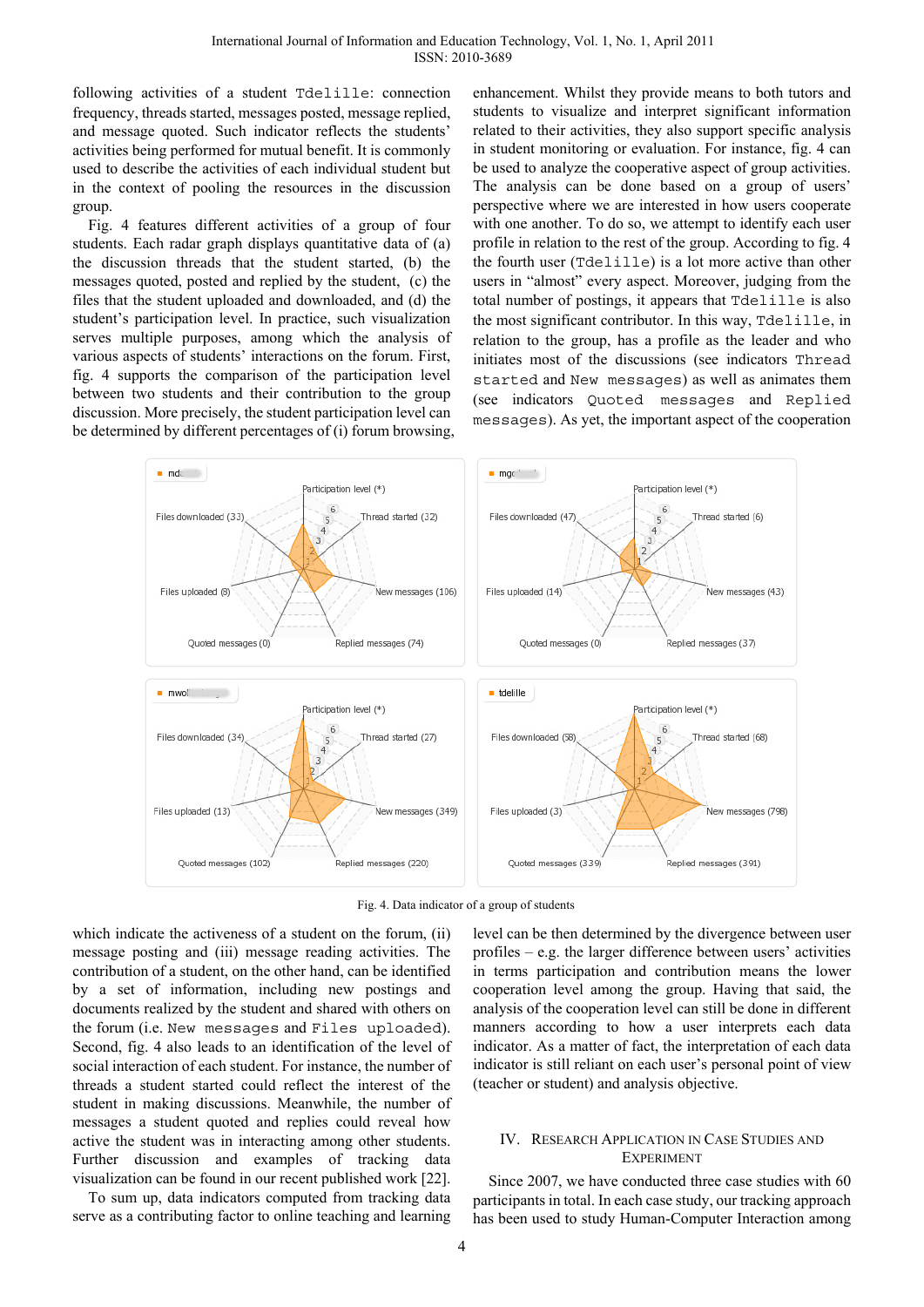the participants while using a discussion forum. The main objective of the case studies is to evaluate the proposed tracking approach by concentrating on its technical aspects such as (i) feasibility of a tracking system for different types of HCI, (ii) effectiveness of a tracking system in simultaneous observation of HCI on both client and server side, (iii) synchronization process of the collected data and (iv) quality of the collected data. From the case studies, we identified both technical and practical issues related to the tracking system developed with Web-based technologies for a variety of discussion forums (Cf. [3]). We also used a questionnaire to study the feedbacks of the participants as well as to investigate the real needs of the participants in terms of tracking HCI and exploiting the collected data.

As an overall evaluation from a technical standpoint, we could say that the tracking approach was successful in achieving its goals. In addition, the Web-based tracking system that we implemented for the case studies has not only proved the feasibility of the proposed approach, but also justified the reason why we need tracking data with finer granularity in order to describe the whole Human-Computer Interaction of a CMC activity. The results from the three case studies are very encouraging. We received a great deal of positive feedbacks from the participants on our Web-based tracking system. Aspects the participants particularly appreciated were the technical capacity of the tracking system in tracking different types of HCI and in synchronizing the collected data.

In late 2009, we have conducted an experiment in an authentic learning situation with the participation of both tutors and learners of FFL (French as Foreign Language) from Stendhal University of Grenoble III.

A total of 13 learners and 3 tutors participated in the experiment. It lasted for three months. It is worth mentioning that FFL is a two-years-professional-master course to train learners to be tutors, specialized in French language teaching. Our experiment took place with one of the course modules, titled "Creating Pedagogical Scenario" during which the learners worked together with the support of Moodle, a Web-based Course Management System and a discussion forum, to create a learning scenario for a French class. Separated into groups, the learners were supervised by tutors. Each group had several learning tasks undertaken by group discussions in a collective manner – e.g. the discussion on the organization, negotiation and distribution of the tasks among the group members, etc. At the end of the course module, the learners were evaluated by their tutor as a group and individually. The tracking system was installed on both Moodle and discussion forum to observe the interactions between the learners. The collected tracking data were then exploited to support the tutors in the task of analyzing learners' interactions and evaluating different aspects of learners' CMC activities.

From a global perspective, the experiment has been a great experience for our research team. It has also been a valuable opportunity for us to put our research approach into practice. While the experiment was a success, we also achieved our main goals – evaluating our tracking approach according to the pedagogical and learning objectives of the participants of FFL. The evaluation we made on our approach turned out to be very positive. Both learners and tutors clearly expressed

their points of view on the utility of tracking system in their online tutoring and learning activities.

To conclude, one crucial point we have learned from both case study and experiment is the ethical aspect of using tracking approach. The latter has proven, on the one hand, to be of great assistance to both teachers and students, but also to have negative impacts on online teaching and learning on the other hand. The feedbacks we received from the students revealed a sense of fear of being observed and of not knowing what being recorded and when. Therefore, they preferred using the learning platform (Moodle in our case) only when needed. In this regard, an individual or a group of students might not act naturally even though they should have, which could also lead to a poor collaboration or underperforming result. Last but not least, the student's perception of the utility of tracking approach is still not clear and there is not sufficient support to help them acquire a better understanding of it. Hence, the study presented in the following section aims to discuss the relevant issues from a broader perspective. It covers the security and privacy concerns when using tracking approach in E-learning.

# V. A STUDY ON SECURITY AND PRIVACY ISSUES IN E-LEARNING

Understanding the security issues in learning situations helps the participants to avoid security threats as well as to improve protection of both participants and their learning environments [23]. In E-learning situations, according to [24], privacy issues concern learning technology providers, learning service and content providers, and the participants themselves. Indeed, the crucial tasks for learning service and content providers are to secure learning environment and to secure storage of learner data. As for the participants, they are mainly concerned with trust assessment of learning environments they are using, and with protection of their sensitive personal data [25].

Security and privacy levels differ in various learning environments and depend on types of learning activities being conducted by the participants. We witness that in a collaborative learning situation where interactions between participants are inevitable and their exchanges of both personal and collaborative data are intense, a strong protection of participant's privacy could only be done on a particular environment that is specifically built for such situation. As found in [26] on establishing a privacy-aware collaborative learning environment and [27] on multi-dimensional privacy protection for digital collaborations, allowing users to perform collaborative learning activities with a high-level protection of user privacy.

To have an overview of some issues of privacy and security in learning technology as well as learners and their protection provisions, we look at some research data taken from [24] and [28]. These research efforts studied different topics related to security and privacy issues in Technology Enhanced Learning. Fig. 5 reflects the urgency of different protection provisions of the following issues: personal data protection, anonymous use of learning services, address and location privacy, single sign-on, seamless access to learning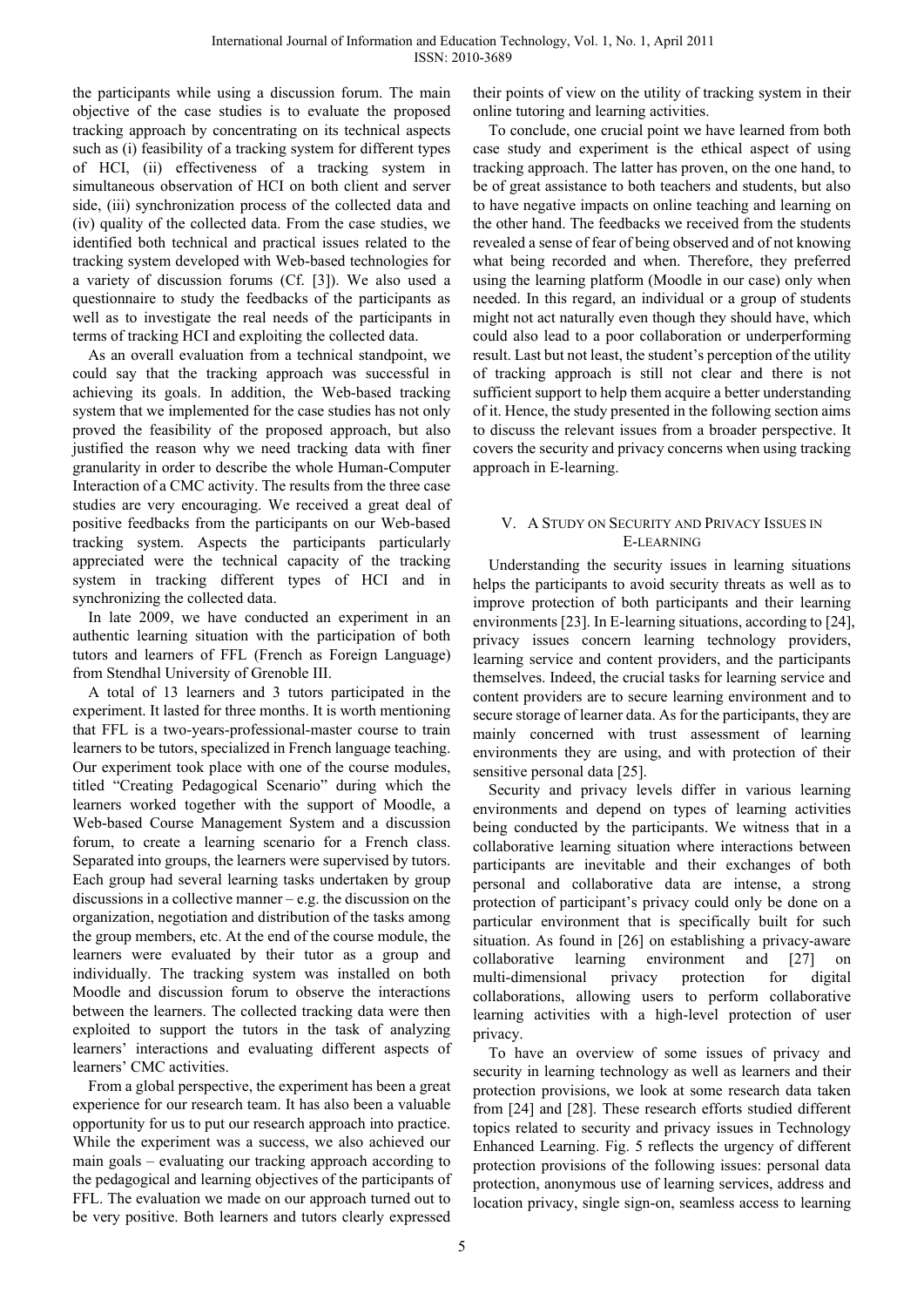resources, authenticity of learning resources (LRs), digital

|                              | Non      | Nice to | Relevant | Urgent | Very   | I don't | N <sub>0</sub> |
|------------------------------|----------|---------|----------|--------|--------|---------|----------------|
|                              | relevant | have    |          |        | urgent | know    | answer         |
| Protection of personal data  | $0\%$    | 9%      | 36%      | 31%    | 24%    | $1\%$   | $0\%$          |
| Anonymous use                | 10%      | 16%     | 45%      | 23%    | 6%     | $1\%$   | 0%             |
| Address and location privacy | 5%       | 10%     | 37%      | 22%    | 22%    | 1%      | $2\%$          |
| Single sign-on               | $3\%$    | 12%     | 37%      | 26%    | 16%    | 2%      | $5\%$          |
| Seamless access              | $1\%$    | 10%     | 33%      | 33%    | 17%    | $1\%$   | 5%             |
| Authenticity of LRs          | $2\%$    | 14%     | 25%      | 32%    | 24%    | 1%      | $2\%$          |
| Digital Rights Management    | 15%      | 11%     | 33%      | 25%    | 16%    | 0%      | 0%             |
| Legislation                  | $7\%$    | 13%     | 52%      | 18%    | 5%     | $1\%$   | $3\%$          |
| Awareness raising            | $5\%$    | 10%     | 26%      | 24%    | 33%    | 1%      | 2%             |

Fig. 5. Urgency of protection measures



Fig. 6. Average values of urgency of different protection measures

rights management, legislation and awareness raising. Fig. 6 depicts the average of the privacy issues protection provisions.

The synthetic information in both fig. 5 and 6 is computed from a questionnaire data on people's satisfaction with current security and privacy in E-learning, a view on future E-learning security and privacy, and urgency of different protection measures. A total of 147 people responded to the questionnaire, among which 66% represented universities and higher educational institutions. 67 participants are learning technology and service providers, 38 are learning content providers, and 42 are end-user organizations.

Interesting information can be retrieved from fig. 5 and 6. Examples include user data protection and anonymity that are strongly relevant to privacy concern in learning environment (cf. second row of fig. 5 and second horizontal bar of fig. 6). Besides personal data protection, students requested to be able to control the visibility of their sensitive data such as history of their learning activities and their profiles. That is why various privacy-enhancing technologies are proposed by [29] and [30] for privacy protection at both learner side and provider side. Those technologies include identity protectors, anonymous communication systems and cryptographic mechanisms.

Regarding the tracking process of learner's activity in learning environments, [24] pointed out that 55% of end-users perceive user tracking as a big or very big threat. Interestingly, we have found similar results in the study of [31] that user tracking is not welcome even when users receive personalized content in return. Similar results were obtained for unsolicited profiling (45%) and personalization  $(40\%)$  in the research work of [24].

To wrap up, this study enables us to gain an insight of the most crucial aspects regarding the security and privacy concerns in E-learning: the awareness of users when being tracked and the protection of their personal data. It also inspires us to explore a proper solution for our research.

## VI. DISCUSSION ON SOLUTION TO THE SECURITY AND PRIVACY CONCERNS

#### *A. Trust is Part of the Solution*

To get the better of privacy concerns is not only about using technological solutions to keep users safe from any threats, but also about "trust". According to [32], trust is a confidence in someone's competence and his or her commitment to a goal. Trust is also a crucial enabler for meaningful and mutually beneficial interactions that build and sustain learner collaboration and community [25]. As yet, privacy is a natural concern at the same time that trust is an important factor in learning environment because in practice, privacy and trust are circularly related. In reality, in a closed learning environment, where all learning services are provided internally (e.g. from a university or a trusted source) students can have higher confidence that their personal data will be treated properly. Thus, their learning tasks such as working collaboratively with other learners could be effectively conducted upon trust [33], [34]. On the other hand, in an open learning environment with unknown providers such as private or external learning service providers, privacy concerns are higher and the trust level of learners will be influenced by the level of perceived privacy offered by those providers. So finally, privacy and trust complement each other, and together they can make for a more stable learning community [35].

## *B. Limitation and Compromise*

Regarding the discussed issues, we have two different perspectives. From a technological perspective, the solution to the security and privacy issues is still heavily reliant on technological approaches. We are convincing that better privacy protection tools are required in learning environment to manage and safeguard learning tracking data and personal information of the participants. The solutions, as pointed out [36] will involve the development and integration of Privacy Enhancing Technologies such as identify protector [37], shield privacy [38], and privacy protector [39]. Those technologies are largely used to strengthen user privacy and to secure learning environments. Thus far, we are strongly interested in exploring and exploiting those technologies in our research effort. As a matter of fact, acknowledging the ethical aspects of using students' tracking data and assuring their protection has always been our preoccupation.

From a researcher in E-learning perspective, what is important is the fact that student's personal data benefit from any type of exposure in any circumstance. Nevertheless, a compromise between tracking students and protecting their privacy is still needed. For example, allowing students to anonymously access to their learning environments for a privacy reason is feasible from a technological standpoint, but somehow limited from the fact that a learning application aims at assisting students and so they can not act in full anonymity [40]. For that reason, we suggest that learning application researchers, designers, developers and administrators should be aware of privacy requirements in their applications, from both legal point of view and as a way of ensuring students' concerns on their data protection.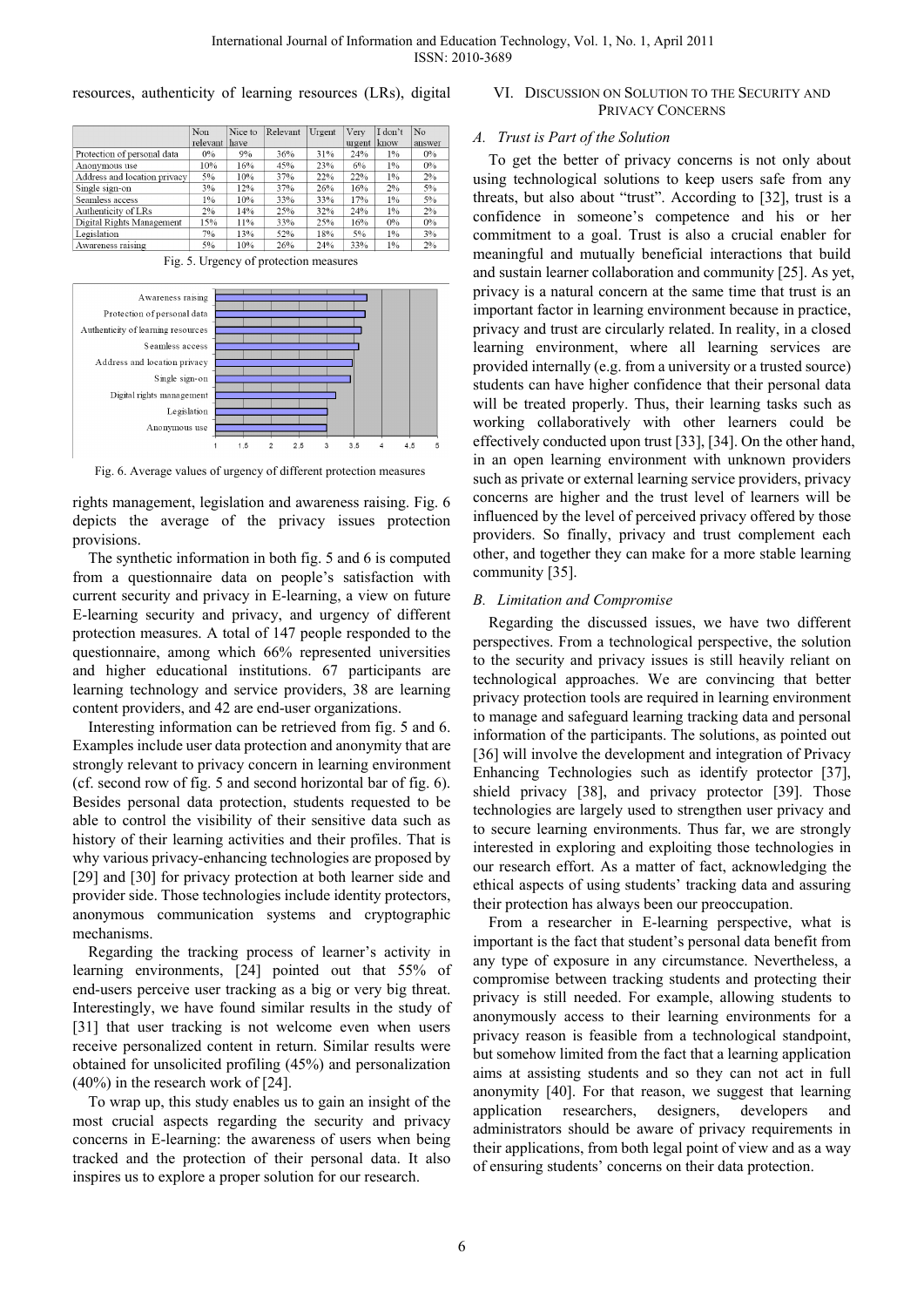## VII. CONCLUSION

In this paper, we presented an approach for tracking Human-Computer Interactions in a context of Computer-Mediated Communications in distance learning. While having pointed out the major issues regarding HCI tracking, we also proposed an explicit approach to design a tracking mechanism that observes simultaneously different types of Human-Computer Interactions occurring during a CMC activity. Indeed, the proposed approach can be beneficial to the researchers/developers who are interested in implementing a tracking system, to efficiently collect data of users' interactions on a Computer-Mediated environment (e.g. learning platform, computer program or Web-based application, etc).

Currently, we are studying how our tracking approach can be used in other types of learning environments. Our main objective is to explore new types of communication activities that consist of more complex Human-Computer Interaction, which might suggest a new tracking mechanism to be used. Evaluating our tracking approach via a number of empirical studies is also part of our future works.

We also addressed in this paper the security and privacy concerns in E-learning, which are often neglected in the research efforts that use tracking approach to enhance online teaching and learning experiences. While it is mainly to express our attention on privacy threats and data protection in E-learning, it aims to raise an awareness of researchers, pedagogical teams and other practitioners in terms of student tracking and personal data usage. It also discusses existing solutions along with our perceptions on the limitation and compromise when it comes to actual learning practices.

To conclude, using tracking approach in our research should not be seen as a threat to the participants for the following reasons. Firstly, we always inform users of any tracking process when they access learning platforms or use CMC tools. Secondly, only on approval of users that any tracking process can take place. Besides, there is always an acknowledgement from our part on the protection of users' personal data and their entity privacy. On top of that, users also have a full control on their tracking data and especially they have the right to make their data accessible or not by others. Last but not least, every use of the learning data we acquire in this research is strictly for educational purpose only. We are currently conducting a questionnaire on using tracking approach in collaborative learning in order to investigate the evolution of privacy concerns after all these years. We also expect that the responses from the questionnaire could serve for a study on the impact of security and privacy threats in authentic learning situations.

#### ACKNOWLEDGMENT

M. May and S. George would like express their sincere gratitude to all colleagues for their contributions on this research work. Thanks to the "*Région Rhône Alpes*" for the financial support and to both institutions and researchers who have been working with us on the research project "*Personnalisation des EIAH*".

#### **REFERENCES**

- [1] P. Scott and C. Vanoirbeek, "Technology-Enhanced Learning," Technology-Enhanced Learning, vol. 71, 2007, pp. 12-13.
- [2] P. Manson, "Technology-Enhanced Learning: Supporting Learning in the 21st Century," Technology-Enhanced Learning, vol. 71, 2007, p. 3.
- [3] M. May, S. George, and P. Prévôt, "A Closer Look at Tracking Human & Computer Interactions in Web-Based Communications,<sup>\*</sup> International Journal of Interactive Technology and Smart Education. 5(3), 2008, pp. 170-188.
- [4] P. Jermann, A. Soller, and M. Muehlenbrock, "From Mirroring to Guiding: A Review of State of the Art Technology for Supporting Collaborative Learning," in Proceedings of the First European Conference on Computer-Supported Collaborative Learning, 2001, pp. 324-331.
- [5] V. Komis, N. Avouris, and C. Fidas, "Computer-supported collaborative concept mapping: study of synchronous peer interaction," Education and Information Technologies. 7(2), 2002, pp. 69-188.
- [6] C. Després, "Synchronous tutoring in distance learning," in Artificial Intelligence in Education, 2003, pp. 271-278.
- [7] J. Hardy, M. Antonioletti, and S. Bates, "E-learner tracking: tools for discovering learner behavior," in IASTED International Conference on Web-based Education, 2004, pp. 458-463.
- [8] R. Mazza and L. Botturi, "Monitoring an Online Course with the GISMO Tool: A Case Study," International Journal of of Interactive Learning Research. 18(1), 2007, pp. 251-265.
- [9] G. Dyke, K. Lund, and J. Girardot, "Tatiana: an environment to support the CSCL analysis process," in Computer Supported Collaborative Learning, 2009, pp. 58-67.
- [10] Z. Berge and M. Collins, "Computer-Mediated Communication and the Online Classroom in Distance Learning," Computer-Mediated Communication Magazine. 2(4), 1995, p. 6.
- [11] J. Rivera and M. McAlister, "A comparison of student outcomes & satisfaction between traditional & web based course offerings," in Proceedings of the 2001 Information Resources Management Association International Conference, 2001, pp. 770-772.
- [12] N. Hara and R. Kling, "Student distress in web-based distance education course," Information, Communication & Society. 4(3), 2000, pp. 557-579.
- [13] D. Valentine, "Distance learning: Promises, problems, and possibilities," Online Journal of Distance Learning Administration. 5(3), 2002.
- [14] J. Galusha, "Barriers to Learning in Distance Education," The infrastruction Network, 1997. [Online]. Available: http://www.infrastruction.com/barriers.htm.
- [15] L. Ragan, "Good teaching is good teaching: an emerging set of guiding principles and practices for the design and development of distance education," DEOSNEWS, The American Center for the Study of Distance Education, Pennsylvania State University. 8(12), 1998.
- [16] A. Dimitracopoulou, "Computer based Interaction Analysis Supporting Self-regulation: Achievements and Prospects of an Emerging Research Direction," Technology, Instruction, Cognition and Learning (TICL), 2008.
- [17] R. Mazza and V. Dimitrova, "Visualising Student Tracking Data to Support Instructors in Web-Based Distance Education," in 13th International World Wide Web Conference, 2004, pp. 154-161.
- [18] B. Barros and F. Verdejo, "Analyzing student interaction processes in order to improve collaboration. The DEGREE approach," International Journal of Artificial Intelligence in Education. Vol. 11, 2000, pp. 221-241.
- [19] C. Brooks, R. Panesar, and J. Greer, "Awareness and Collaboration in the iHelp Courses Content Management System," Innovative Approaches for Learning and Knowledge Sharing, 2006, pp. 34-44.
- [20] A. Dimitracopoulou, "ICALTS: Interaction & Collaboration Analysis' Supporting Teachers and Students' Self-regulation," JEIRP - Delivrable D.26.1 - Kaleidoscope Network of Excellence, 2004, 148 pages.
- [21] A. Mary and P. Lyn, "Measuring Self-Regulated Learning Processes through Tracking Patterns of Student Interaction with Achievement Activities," Educational Psychology Review. 18(3), 2006, pp. 267-286.
- [22] M. May, S. George, and P. Prévôt, "TrAVis to Enhance Online Tutoring and Learning Activities: Real Time Visualization of Students Tracking Data," in IADIS International Conference on E-learning, 2010, pp. 57-64.
- [23] E. Weippl, Security in E-Learning, Advances in Information Security., USA: Springer, 2005, vol. 16.